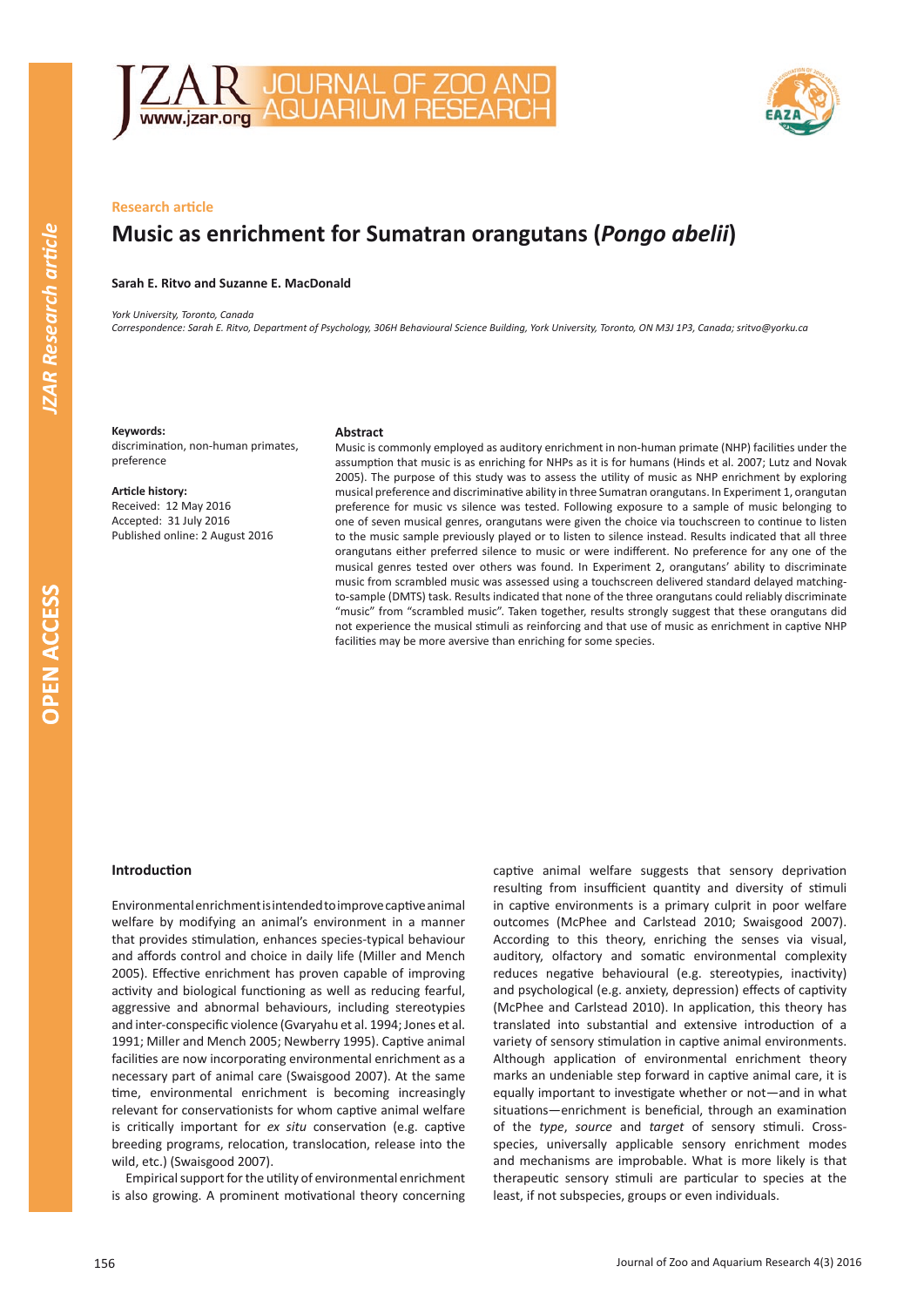However, given the number and diversity of animals kept in captivity, empirical investigation of appropriate speciesspecific environmental enrichment is daunting. Moreover, anthropomorphic bias can also be a factor. Well-intentioned animal keepers may assume that what is therapeutic for humans is equally so for animals. This is particularly true for species that are phylogenetically and physiologically close to humans, such as nonhuman primates (NHPs). An example of this bias is evidenced by the pervasive use of music as auditory enrichment in captive NHP facilities. Music has been assumed to be as enriching for NHPs as it is for humans, despite inconclusive and contradictory empirical findings (Hinds et al. 2007; Lutz and Novak 2005). Moreover, selection of music type is predominantly based on the preferences of human facilitators, despite lack of confirmation that human and NHP music preferences are analogous (Lutz and Novak 2005).

For the most part, NHP music affinity and preference remains largely unexamined, and those studies that have empirically pursued this line of investigation have yielded mixed results (Brent and Weaver 1996; Hayes et al. 2003; Hinds et al. 2007; Lutz and Novak 2005; Masataka 2007; McDermott and Hauser 2010; Mingle et al. 2014; Sugimoto et al. 2010; Trehub 2001). Sugimoto et al. (2010) observed that, similar to human infants, a juvenile, human-raised chimpanzee (*Pan troglodytes*) preferred consonant-patterned music to dissonant-patterned music. However, McDermott and Hauser (2004) found that captive New World monkeys did not demonstrate a significant preference for consonant over dissonant sounds. Although cotton-top tamarins (*Saguinus oedipus*) and common marmosets (*Callithrix jacchus)*  have been shown to prefer slow tempo music to fast tempo music, they also appeared to prefer silence to music (McDermott and Hauser 2007). More recently, Mingle et al. (2014) observed that when 16 chimpanzees (*Pan troglodytes*) were exposed to three different types of "world" music, they spent significantly more time within hearing range of West African akan and North Indian raga music than Japanese taiko music or silence. Mingle et al. (2014) suggest that these results, in combination with previous research indicating NHP preference for silence over western music, could indicate that NHPs favour non-western musical and acoustic features.

Investigations of the physiological effects of music on NHPs have also generated varied results. Radio music made available to singly housed baboons (*Papio hamadryas* and *Papio hamadryas-anubis*  hybrid*)* significantly lowered heart rate, but had no observable effect on behaviour or blood pressure (Brent and Weaver 1996). However, in another experiment, harp music did not significantly affect nine African green monkeys' (*Chlorocebus sabaeus)*, heart rate, blood pressure, respiratory rate, or body temperature (Hinds et al. 2007). Some studies indicate that when given the opportunity, captive NHPs will spontaneously initiate musical sounds (Line et al. 1990; Lutz and Novak 2005; Markowitz and Line 1989; Novak and Drewson 1989; Videan et al. 2007), and that broadcast music appears to decrease aggression and increase affiliative behaviours in chimpanzees (Howell et al. 2003) and rhesus monkeys (Lutz and Novak 2005; Novak and Drewson 1989). However, because so few species have been tested and findings are conflicting, it is difficult to draw conclusions regarding NHP musical preference(s) or the beneficial physiological effects of music on NHPs.

By and large, studies investigating the effects of music on NHPs have employed proximity-based preference assessment or have not allowed participants to control duration of exposure or music type (Howell et al. 2003; Line et al. 1990; Lutz and Novak 2005; Markowitz and Line 1989; Mingle et al. 2014; Videan et al. 2007). Therefore, in this study, participant-controlled procedures were employed to allow participant-control of various aspects of a stimulus during testing (i.e. duration, type, volume, frequency,

etc.). Compared to other methods of animal preference assessment, this approach allows greater confidence in concluding that nonhuman animals "like" one stimulus more than another, as opposed to concluding that they "dislike" one stimulus less than they dislike another (Lamont 2005; see Ritvo and Allison 2014 for discussion of animal preference assessment).

Orangutans are ideal candidates for computer-driven investigation of musical enrichment for captive NHPs. They have colour vision and are motivated to reliably engage with touchscreen-delivered computer programs (Anderson 2012; Tigges 1963; Marsh and MacDonald 2008; Marsh et al. 2011). Furthermore, considering their solitary lifestyle, orangutans have a surprisingly varied vocal repertoire, the most distinctive component of which is the long call. Emitted by mature males, the long call is a vocalisation composed of a series of groans and bellows that is believed to attract mates (Delgado 2006; Ross and Geissmann 2007; Utami Atmoko et al. 2009). This vocalisation may make orangutans more likely to possess positive associations with pronounced and protracted auditory stimuli.

The purpose of this study was to assess orangutans' (a) preferences for both music vs silence, and music genres typically used as enrichment (i.e. radio music), and (b) ability to discriminate musical from non-musical auditory stimuli. Given the varied results of previous investigations of primate music preferences, no hypotheses were made regarding whether participants would prefer music to silence. However, one of the genres selected, Tuva throat singing (TTS: a type of overtone singing that is produced in the throat through the vibration of the vocal chords, false chords, arytenoid cartilages, aryepiglottic folds, and epiglottic root; Behar et al. 2001) not only represents a categorically non-Western musical genre, but both the music and the way it is physically produced resemble orangutan long calls, which are produced via a series of exhalations aided by the inflation of a large throat sac (Van Schaik 2004). We hypothesised that (a) given these similarities, TTS would be preferred over others tested, (b) with the exception of TTS, familiar genres of music (i.e. used as enrichment at the Toronto Zoo) such as classic rock would be preferred over unfamiliar genres (i.e. pop), (c) music broadcast would result in either positive, or no behaviour change, (d) participants would prove capable of discriminating musical from non-musical stimuli.

## **Experiment 1**

#### *Method*

#### *Participants*

The study group consisted of three Sumatran orangutans (*Pongo abelli*) housed at the Toronto Zoo: two females (Sekali, 21 years old; Ramai, 28 years old), and one male (Budi, 6 years old). All participants had been regularly exposed to radio music as environmental enrichment since birth and had been trained to use a dowel to operate a touchscreen computer for previous studies investigating visual preference and discrimination (e.g. Marsh and MacDonald 2008; Marsh et al. 2011). Research participation was voluntary and participants were not deprived of food or water during testing.

## *Apparatus and experimental stimuli*

Data were collected in orangutan holding areas accessible only to zookeepers and experimenters. Redundant noise was kept to a minimum where possible during testing sessions (e.g. keeper and animal vocalisations, mechanical sounds, etc.), but a moderate level of ambient noise typical of a functioning captive orangutan holding area was unavoidable. Although the orangutans were physically separated from one another, they had some visual and auditory contact through adjoining enclosures, and motheroffspring pairs were not separated during testing. Participants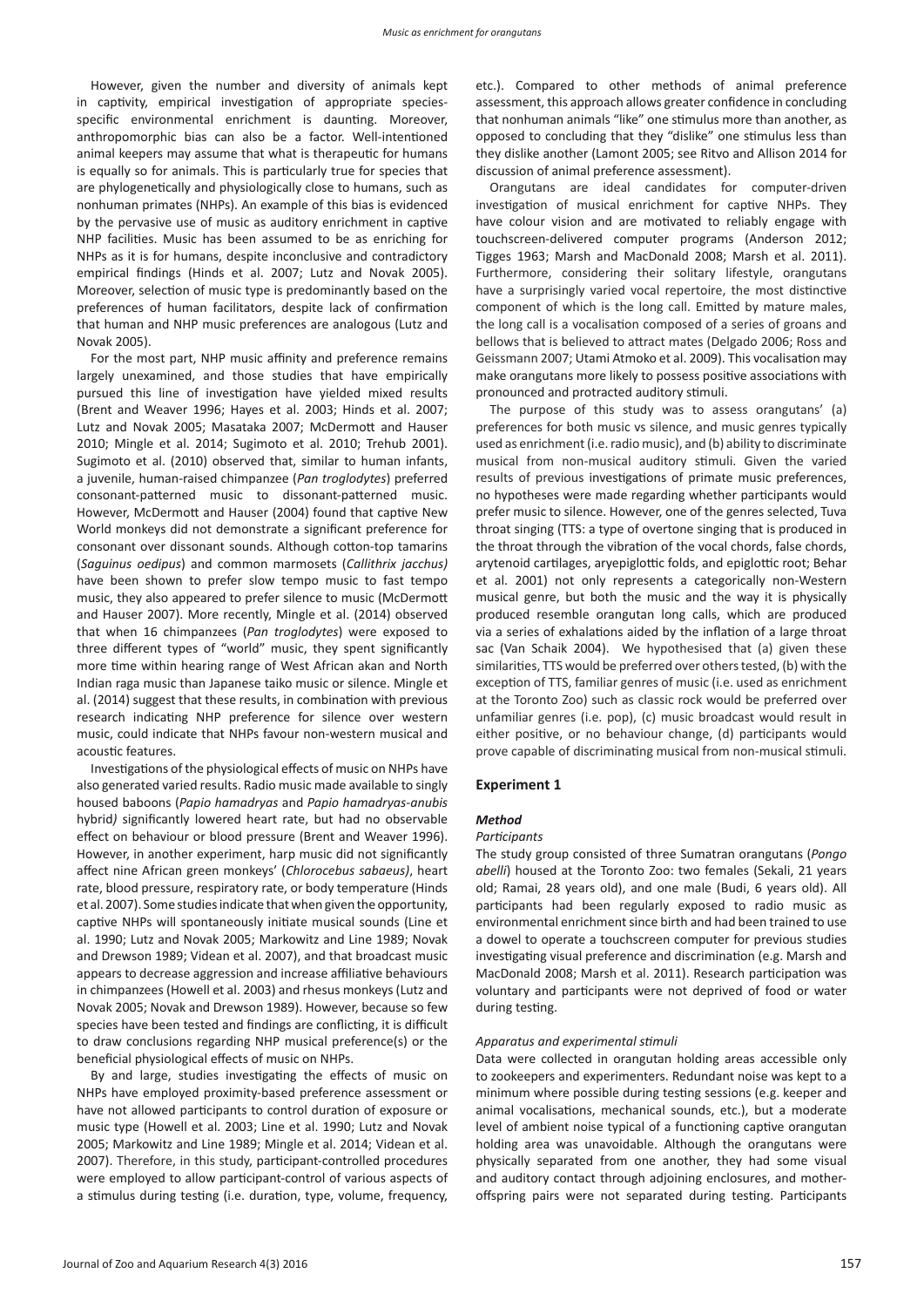

Figure 1. Budi makes music preference choices on a touchscreen interface in Experiment 1.

were not related to one another. Experimental sessions lasted 30– 60 minutes depending on motivation to participate; the number of trials per session varied accordingly (range: 4–73 trials/session). Participants had access to adjoining enclosures and could leave

the testing area at any time. Absence from the testing area for more than 10 min resulted in the termination of that session. Each participant completed one session per day, 3–4 days per week. Test trials were administered and recorded using a 2.5 GHz dual-core Mac mini and a 21" colour PC computer monitor with a Keytec Magic Touch touchscreen unit attached. Computer hardware was mounted in a mobile wooden housing that allowed the entire unit to be rolled to the front of a participant's enclosure during test sessions (see Figure 1 for photograph of a test session).

Six music genres were selected based on popular North American genres that participants would be familiar with (i.e. via radio music employed as auditory enrichment), with Tuva throat singing (TTS) included as a seventh genre. Music exemplars were selected based on human preference indicated by the greatest number of purchases on iTunes (Apple Inc. 2013). Specifically, these exemplars were selected from iTunes' lists of "top albums" for each genre (e.g. "top classical albums") organised according to the "bestseller" filter. While not an exhaustive number of selections, the sum was intended to be a critical mass of selections highly preferable to a large sample of humans who have expressed preference through their purchasing behaviour. Exemplars were assembled into seven libraries representative of seven musical genres respectively (classical, jazz, rock, pop, children's music, country and TTS). Each library included 30 exemplars (a 30 s musical segment) of its respective genre. A custom designed software program written in Java generated and delivered the experimental stimuli, with music genre randomised and counterbalanced so that each genre was equally represented. *Procedure*

# To begin a test session, the experimental apparatus was wheeled to the front of the orangutans' holding area. Test sessions were voluntary; orangutans indicated their intention to participate by spontaneously approaching the experimental apparatus (on average, this occurred in less than 2 min). The experimenter began the first trial by activating the touchscreen program (which initiated the first 30 s musical clip) and offering the wooden dowel used to make touchscreen selections to the participating



Figure 2. A visual representation of trials in Experiment 1. Rectangles represent sequential touchscreen screenshots. Blue arrows represent touchscreen contact. Scenario A depicts a trial in which the subject chooses silence over music replay. Scenario B depicts a trial in which the subject chooses music replay over silence.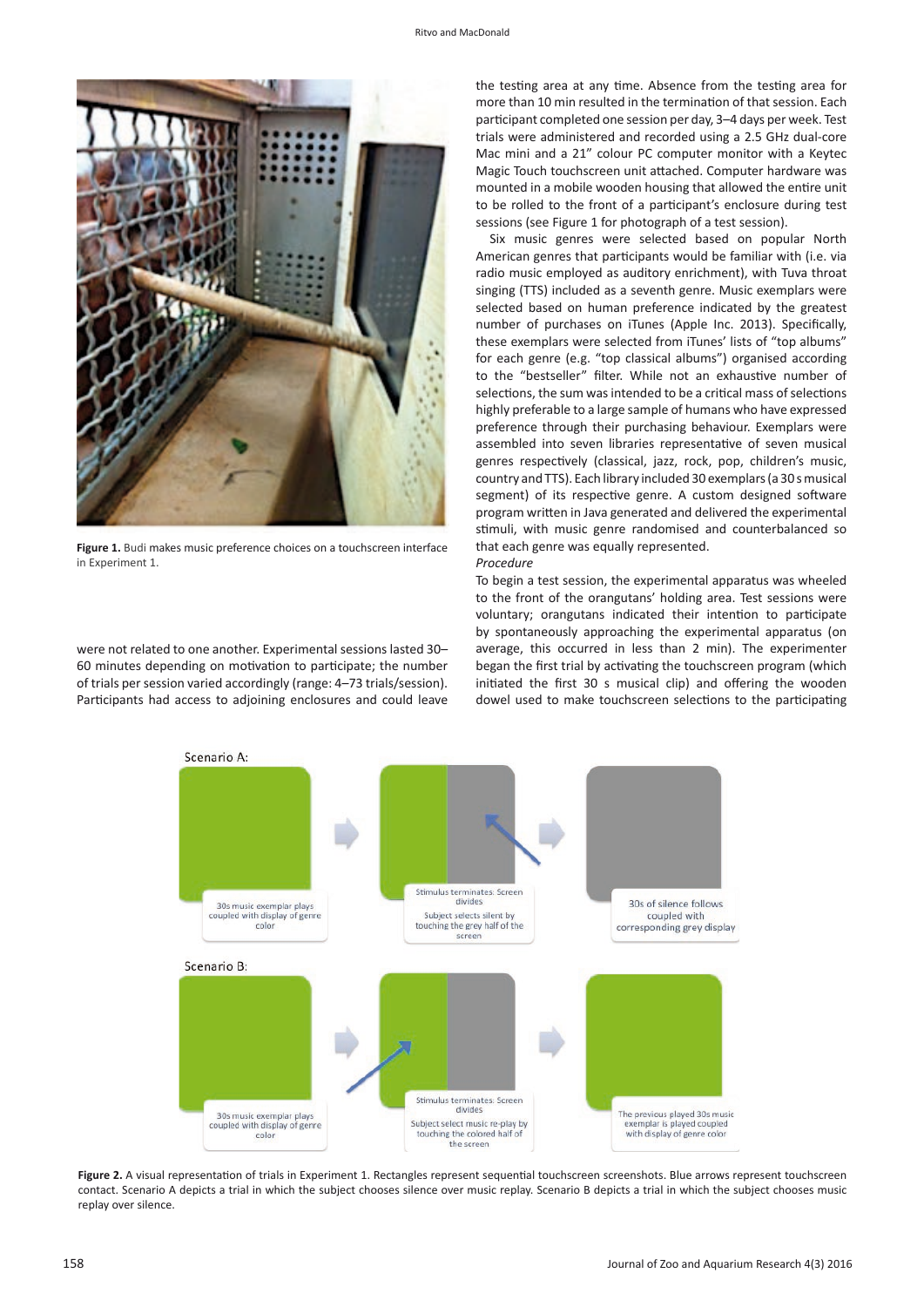**Table 1.** Frequency of music genre exposure per participant in Experiment 1.

| Genre      | <b>Exposure frequency</b> |       |        |  |
|------------|---------------------------|-------|--------|--|
|            | Budi                      | Ramai | Sekali |  |
| Classical  | 207                       | 180   | 177    |  |
| Tuva       | 201                       | 188   | 161    |  |
| Hip hop    | 207                       | 197   | 173    |  |
| Children's | 202                       | 203   | 154    |  |
| Jazz       | 202                       | 166   | 173    |  |
| Country    | 197                       | 160   | 154    |  |
| Rock       | 200                       | 164   | 165    |  |
| Total      | 1416                      | 1258  | 1157   |  |

**Table 2.** Frequency of music replay and silence selections per participant in Experiment 1.

|                       | Selection frequency |         |        |         |        |         |
|-----------------------|---------------------|---------|--------|---------|--------|---------|
|                       | Budi                |         | Ramai  |         | Sekali |         |
| <b>Music</b><br>genre | Replay              | Silence | Replay | Silence | Replay | Silence |
| Classical             | 95                  | 112     | 85     | 95      | 11     | 166     |
| Tuva                  | 79                  | 122     | 104    | 84      | 12     | 149     |
| Hip hop               | 83                  | 124     | 100    | 97      | 12     | 161     |
| Children's            | 72                  | 130     | 94     | 109     | 12     | 142     |
| Jazz                  | 58                  | 144     | 76     | 90      | 18     | 155     |
| Country               | 71                  | 126     | 77     | 83      | 13     | 141     |
| Rock                  | 68                  | 132     | 69     | 95      | 15     | 150     |
| <b>TOTAL</b>          | 526                 | 890     | 605    | 653     | 93     | 1064    |

orangutan. While the clip was playing, a corresponding genre colour appeared full-screen on the monitor. Colours were randomly assigned to genres, and remained consistent throughout testing. When the clip concluded, the screen subdivided into two halves, one of which displayed the genre-colour of the exemplar that had just played, and the other displayed grey. If the coloured half of the touchscreen was contacted with the dowel, the previous 30s musical clip replayed. If the grey side of the touchscreen was contacted, 30s of silence followed (see Figure 2 for visual representation of trials). If neither side of the screen was contacted, the display remained subdivided and fixed indefinitely. To motivate participation, a standardised food reward (i.e. type and portion size) was provided after each selection, regardless of the choice. At the completion of each trial, a new 30 s musical exemplar began playing automatically. The order of exemplars from each musical genre as well as the side of the screen on which either grey (silence) or colour (genre) appeared were randomised and counterbalanced to avoid participant and order effects. Orangutan behaviour during testing was continuously observed and recorded.

## *Data analysis*

Preference for musical genre was assessed by a chi-square analysis of the total number of times each participant replayed exemplars in each genre. Preference for music vs silence was assessed by a chi-square analysis of the total number of times each participant chose to replay a music exemplar versus the total number of times each participant chose silence instead. Results were analysed per individual. Chi square statistical analyses were conducted using IBM SPSS Statistics version 21.0. An alpha level of 0.05 was used for all analyses.

## *Results and discussion*

#### *Quantitative analyses*

All test trials were included in analyses, for a total of 39 sessions and 1416 trials for Budi, 37 sessions and 1258 trials for Ramai, and 40 sessions and 1157 trials for Sekali. The number of trials conducted with each genre of music was approximately equal (see Table 1 for music genre exposure frequency, per participant). When given the choice to replay a 30 s music exemplar or listen to 30 s of silence, Budi and Sekali selected silence significantly more often than music  $(\chi^2(1) = 93.57, \text{ p} < 0.001; \chi^2(1) = 814.90, \text{ p} < 0.001).$ Although Ramai also made more silence selections than music selections, the difference was not statistically significant  $(\chi^2(1))$ = 1.83, p<0.176). See Table 2 for frequency of music replay and silence selections per participant. In addition, when participants chose to replay a musical exemplar, they did not choose to replay any one genre of music more than any another genre  $(\chi^2(6) =$ 11.22, p<0.082 for Budi;  $\chi^2(6) = 2.67$ , p<0.85 for Sekali; and  $\chi^2(6) =$ 12.19, p < 0.058 for Ramai). See Table 3 for the frequency of music replay and silence selections for each genre per participant.

#### *Qualitative analyses*

Despite voluntary, consistent and continuous participation throughout the experiment, during test sessions all three participants consistently displayed behaviours associated with orangutan distress (Kaplan and Rogers 2000; MacKinnon 1974; Payne and Prudente 2008; Rogers and Kaplan 2000). These behaviours included, but were not limited to, intermittent participation, abandoning sessions prematurely, posturing with raised hair, exaggerated and repetitive scratching of the torso, sputtering, blowing raspberries, spitting, banging the dowel on the ground, breaking the dowel, using the dowel to push the experimental apparatus away from their enclosure, throwing the dowel and/or other found objects, biting conspecifics, banging on walls and poking the experimenter with the dowel. Although these antagonistic behaviours (ABs) were most prevalent early on in the experiment and decreased as test sessions continued, they persisted to varying degrees throughout testing. Sekali displayed the greatest number and most energetic ABs, and persisted in them longest. In comparison, Budi, the juvenile, displayed fewer ABs during testing that reduced in frequency more quickly, and to a greater degree than both Ramai and Sekali. Ramai also displayed fewer ABs that extinguished more quickly than Sekali.

Notably, during times of stress, injury, excessive noise and/or commotion in, and around the orangutan enclosure (e.g. during

Table 3. Frequency of music replay and silence selections by genre in Experiment 1.

|        | Selection frequency |           |  |
|--------|---------------------|-----------|--|
|        | Correct             | Incorrect |  |
| Budi   | 2045                | 2077      |  |
| Ramai  | 2079                | 2091      |  |
| Sekali | 2517                | 2566      |  |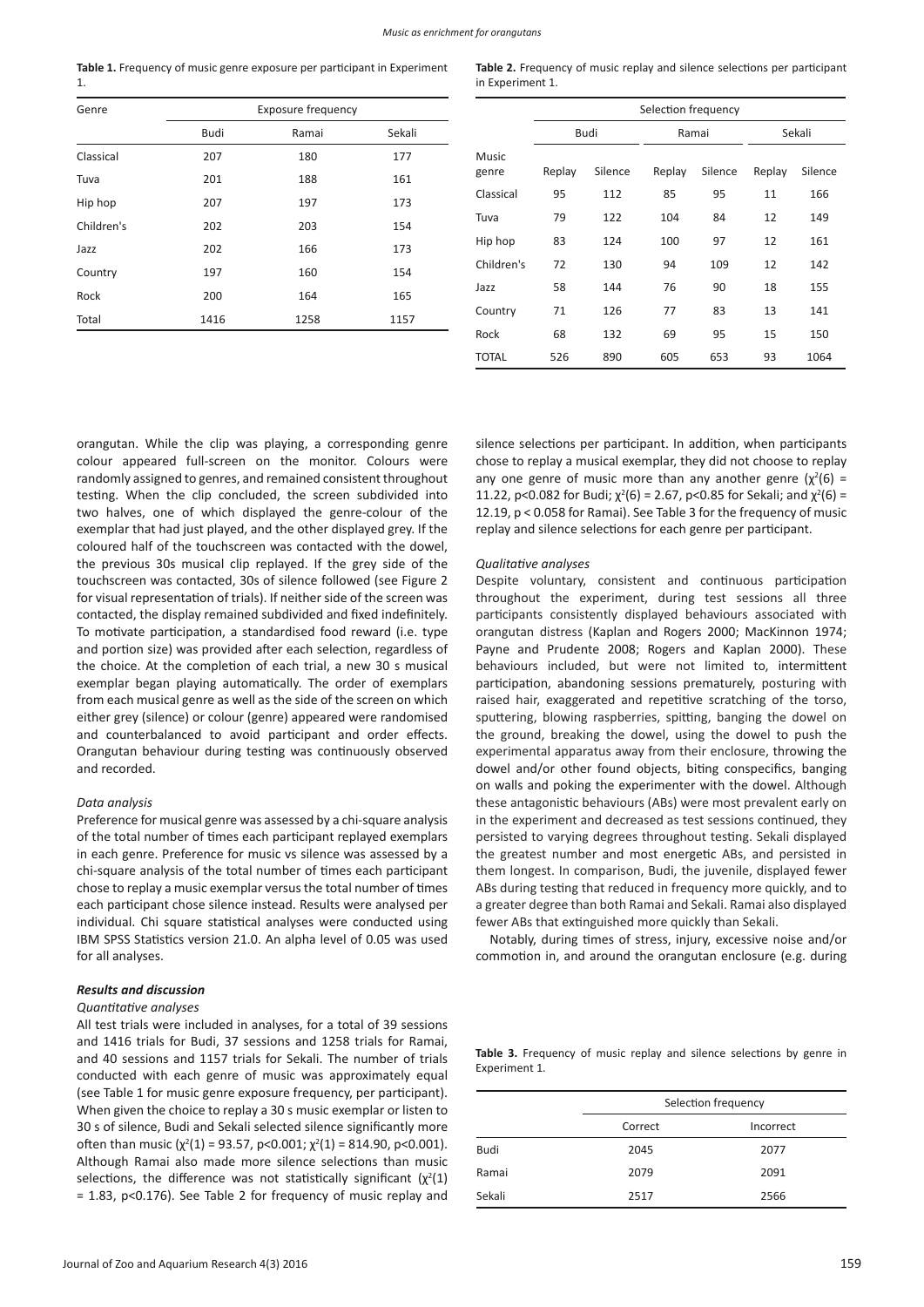construction, when keepers were heard speaking or approaching, or when strangers were present), all participants tended to choose silence more than average or to quit test sessions entirely. For example, during a test session after Budi had sustained a significant injury to his hand, he chose silence 79% of the time, in contrast to choosing silence 63% of the time across all test sessions.

## **Experiment 2**

The orangutans' preferences for silence over music observed in Experiment 1, in contrast to humans' universal penchant for music, posed the question "do orangutans prefer silence to music because they do not perceive music the same way humans do?". To investigate this hypothesis, we sought to determine if orangutans could perceptually distinguish music from scrambled music. In Experiment 2, we investigated whether orangutans could learn to discriminate between music and scrambled non-music samples, using a DMTS task.

## *Method*

#### *Subjects*

The same orangutans were tested as those assessed in Experiment 1.

#### *Apparatus and experimental stimuli*

Data were collected in the same experimental setting, using the same apparatus as Experiment 1. Testing sessions lasted 30–60 minutes depending on orangutans' motivation to participate; the number of trials per session varied accordingly (range: 3–300 trials/session).

Stimuli included five musical clips and five scrambled auditory clips (scrambled versions of the musical clips). Scrambled clips were constructed using an online sound editor (Audacity Team 2013), by dividing each music sample into 0.5 s segments, randomly re-ordering the segments, and playing the randomly reordered segments in reverse.

#### *Procedure*

Orangutans demonstrated their ability to differentiate between categories of auditory stimuli by identifying, via touchscreen computer, if the stimulus playing belonged to category A or B (i.e. A: music, B: scrambled music). To initiate a trial, participants touched an orienting stimulus at the centre of the display with a wooden dowel. This was followed by a 5 s forced-listening period after which the touchscreen display divided in two, one half displaying green, the other half, red. Subjects were required to

contact the touchscreen within 10 s (auditory stimuli continued to play for the total 15 s duration). Touching the green half of the screen was reinforced during presentation of the music sample, and touching the red half of the screen was reinforced during presentation of the scrambled music sample. Comparison colour was counterbalanced across subjects. Reinforcement following a correct choice consisted of a computer-delivered acoustic chime followed by a preferred food item provided by the experimenter. The sounding of a horn (with no reinforcement) followed incorrect responses. Touchscreen contact (i.e. a choice) immediately terminated the auditory stimulus, darkened the screen, triggered the sounding of the chime or horn, and in reinforcement or no reinforcement (dependent on a correct or incorrect response). If no touchscreen contact occurred after a 10 s interval, the stimulus was terminated, the display darkened, and the subject was not rewarded (these trials were labelled as "incomplete trials"). An inter-trial interval (ITI) of 10 s separated each trial from the next. Auditory clips from each comparison category appeared randomly in a session with equal frequency. See Figure 3 for visual depiction of a trial.

Data consisting of the number of correct and incorrect responses were collected following a training period consisting of numerous exposures to the experimental paradigm. Orangutan behaviour during test sessions was closely observed and recorded.

#### *Data analysis*

Discrimination of music from scrambled music was assessed by chi square analyses of correct vs incorrect responses. The ability to discriminate some exemplars more accurately than others was assessed by chi square analyses of the total number of correct discriminations per exemplar. Group and individual differences were compared. Statistical analyses were conducted using IBM SPSS Statistics version 21.0. An alpha level of 0.05 was used for all statistical analyses.

## *Results and discussion*

## *Quantitative analyses*

All test trials were included in analyses for a total of 4122 trials in 28 sessions for Budi, 4170 trials in 28 sessions for Ramai and 5083 trials in 31 sessions for Sekali. Budi did not make significantly more correct auditory discriminations of music from scrambled music stimuli than incorrect discriminations,  $\chi^2(1) = 0.248$ , p<0.618, nor did Sekali,  $\chi^2(1) = 0.472$ , p<0.492 or Ramai,  $\chi^2(1) = 0.035$ , p<0.853. See Table 4 for frequency of correct and incorrect selections per subject, per exemplar. However, Budi did significantly correctly discriminate some music and non-music exemplars more than



Figure 3. A visual representation of a trial in Experiment 2. Rectangles represent sequential touchscreen screenshots. Blue arrows represent touchscreen contact.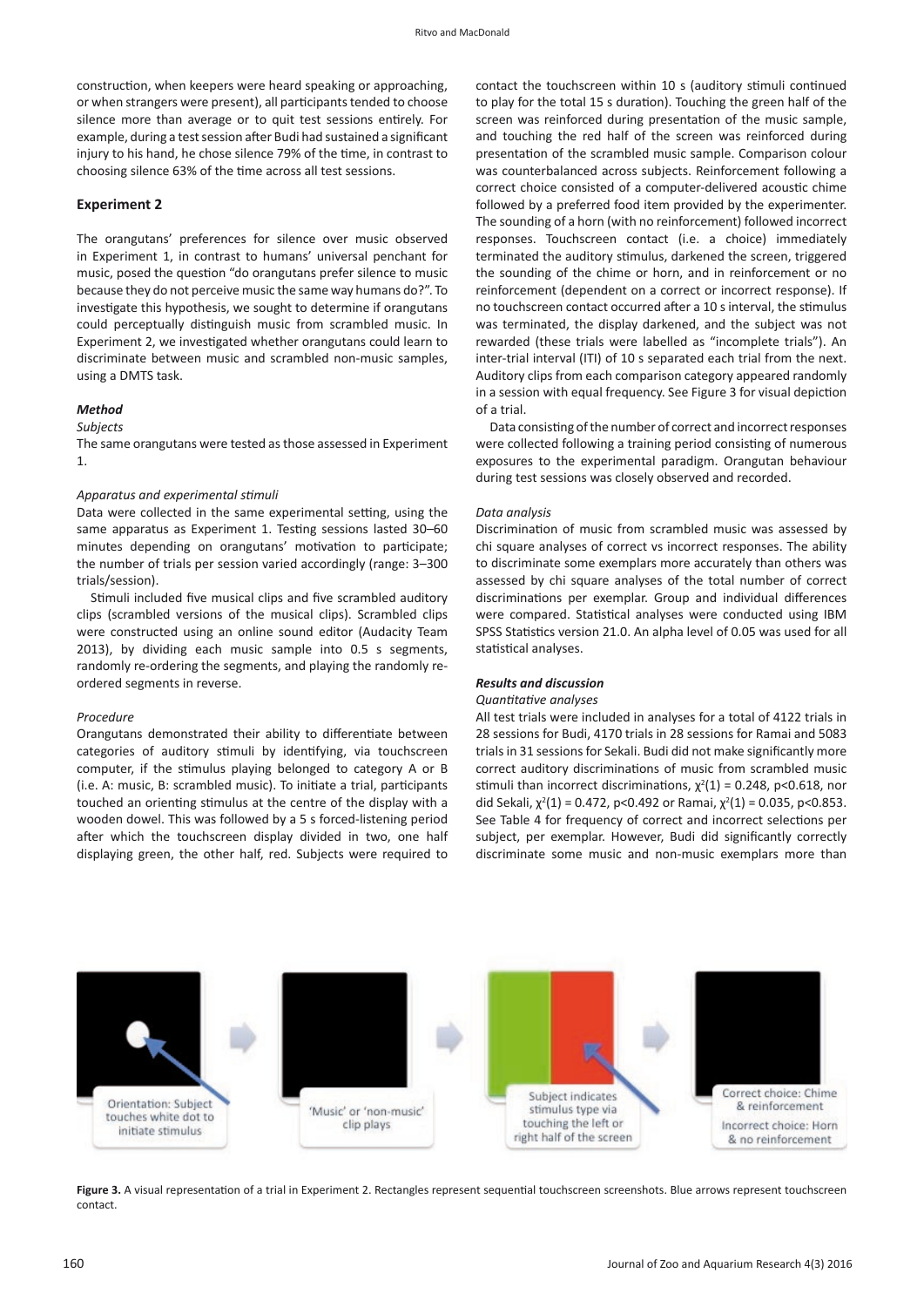



*c) Sekali* $800$ 700 760 600 500<br>
= 500<br>
= 400<br>
= 300 200  $100$ 127  $\Omega$ Correct Incorrect Response Type

Figure 4. Frequency of correct and incorrect "music" and "non music" discriminations for each orangutan. Dark grey bars = music; light grey bars = non music.

others,  $\chi^2(9)$  = 358.376, p<0.001. The same was true of Ramai,  $\chi^2(9)$  = 934.952, p<0.001 and Sekali,  $\chi^2(9)$  = 284.303 p<0.001 (see Figure 4).

#### *Qualitative analyses*

Although all three subjects displayed some of the ABs observed in Experiment 1 at the onset of Experiment 2, these behaviours were less frequent, less vigorous and declined quickly over the

first several test sessions. These behaviours included, but were not limited to, intermittent participation, abandoning sessions prematurely, sputtering, allowing the dowel used for participation to be stolen by conspecifics, pushing the apparatus away, hitting the apparatus with the dowel, banging the dowel on the ground, throwing the dowel and/or other found objects, biting conspecifics, breaking the dowel, running and/or somersaulting away from the testing area, banging on walls and poking the experimenter with the dowel. By the 8th–10th session, ABs had significantly decreased, and were exhibited only in response to the subject making several incorrect choices in a row. Budi, the juvenile, displayed the most ABs in response to incorrect choices, while Sekali displayed a moderate amount, and Ramai, nearly none. Notably, Budi displayed another novel behaviour in response to a series of incorrect choices. On several testing occasions, Budi retrieved a tarp or blanket from his enclosure and hung it over his head while seated in front of the apparatus. By doing so, Budi isolated himself and the touchscreen from external stimuli.

Initially Budi experienced difficulty in orienting to initiate a trial. This was likely a result of his immaturity and lack of experience with touchscreen paradigms relative to the other participants. However, after receiving guidance over several test sessions, he ultimately reached competence comparable to Ramai and Sekali. By the 8th –10th test sessions, all three subjects were participating immediately, energetically, and consistently. This stood in stark contrast to the amount and quality of participation observed in Experiment 1. However, similar to Experiment 1, during times of alarm, excessive noise or commotion (e.g. during construction, when keepers were heard speaking or approaching, or when strangers were present), participants were likely to suspend participation or to quit test sessions entirely.

## **Discussion**

The results of Experiment 1 indicate that these orangutans preferred silence to music or were indifferent to either. Moreover, orangutans did not show a preference for any of the musical genres tested. These results support McDermott and Hauser's (2007) findings that cotton-top tamarins (*Saguinus oedipus*), also preferred silence to music.

However, these results differ from other investigations that have indicated that captive NHPs independently initiate musical sounds (Line et al. 1990; Lutz and Novak 2005; Markowitz and Line 1990; Novak and Drewson 1989), and that broadcast music decreases aggressive and increases affiliative behaviours in chimpanzees (Howell et al. 2003) as well as increasing affiliative behaviours in rhesus monkeys (Lutz and Novak 2005; Novak and Drewson 1989). Although results from Mingle et al. (2014) suggest an NHP preference for non-western music over silence, the orangutans tested here did not prefer TTS to either silence or western music genres. Like the world music tested in Mingle et al.'s study, TTS is a non-western music genre comprised of non-western acoustic features. Relative to Mingle et al.'s (2014) results, it is possible that despite being non-western, TTS does not comprise the acoustic parameters NHPs find appealing. Future investigation of other non-western genres will be important in determining, which, if any, musical parameters orangutans favour.

It is also possible that the methodological difference between Mingle et al.'s (2014) study (a proximity-based design) and this investigation (a touchscreen-delivered dichotomous-choice participant-controlled design) is responsible for the discrepancy in results. In the approach/avoidance paradigm used by Mingle et al. (2014), preference is measured by the number, frequency and/or extent of approaches (movement of the body towards the stimulus) vs non-occurrences (absence of response within a predetermined amount of time) (Ritvo and Allison 2014). However, given the tendency for many species to approach any stimulus regardless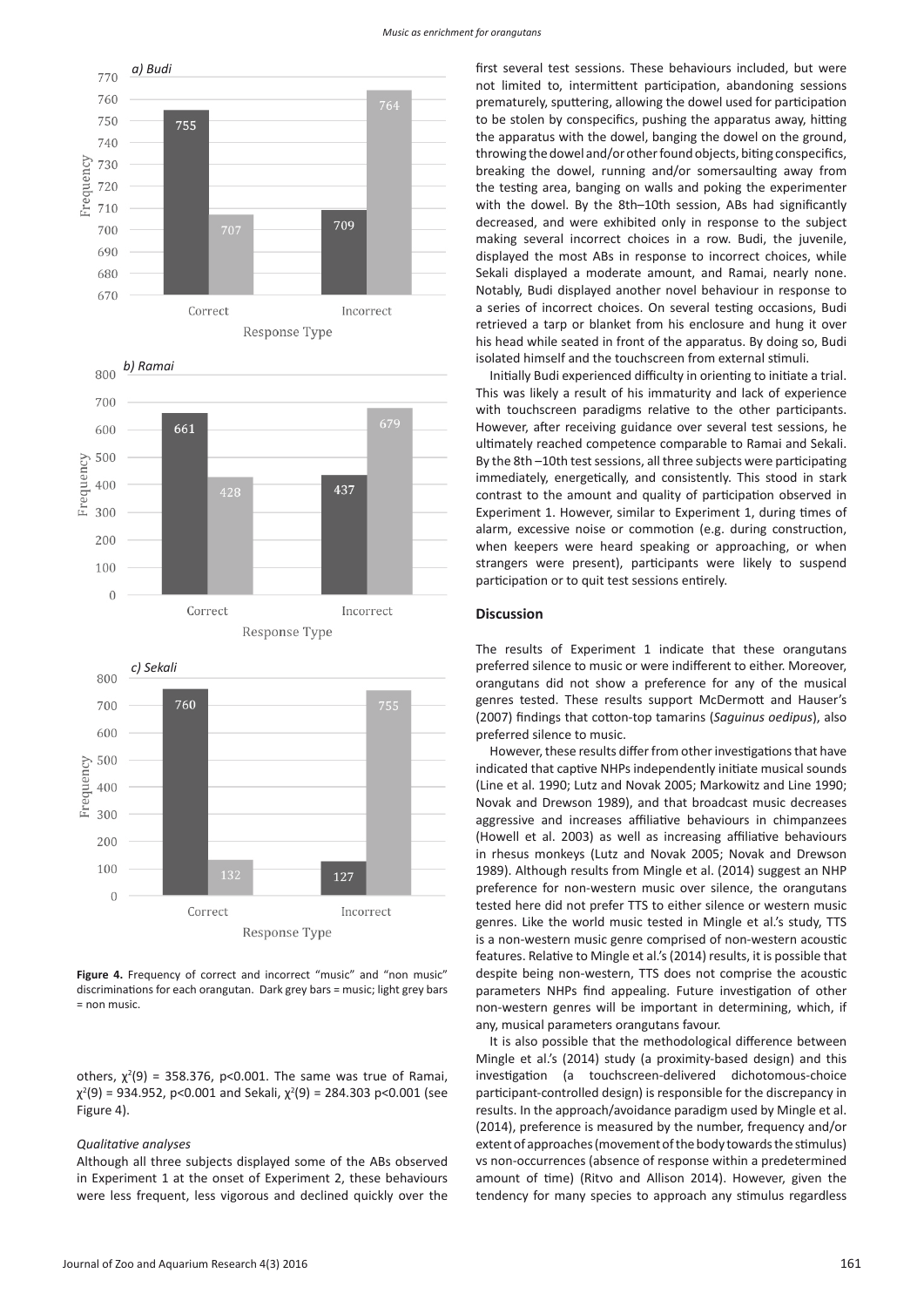of whether or not it is reinforcing, the utility and accuracy of this paradigm has been questioned (Fernandez et al. 2004). In the type of free-choice, participant-controlled procedures employed in this study, participants are provided a choice between pairs of stimuli (Fernandez et al. 2004). Preference, then, is defined as choosing one stimulus more frequently than another.

As discussed above, participant-controlled procedures are believed to afford clearer conclusions about whether an animal "likes" one stimulus more than another stimulus (Lamont 2005). Finally, it is also possible that although the chimpanzees tested in Mingle et al.'s (2014) study preferred non-Western music to silence, species or group difference account for the fact that the orangutans tested here appeared to prefer silence instead.

The orangutans' tendency to choose silence and suspend or quit test sessions during times of alarm, excessive noise or commotion, could indicate that observed orangutan preferences for silence over music is associated with music's potential to a) mask informative sounds in the environment, or b) resemble the threatening rhythmic sounds made during NHP dominance displays (Mingle et al. 2014). However, the results of Experiment 2 imply that the underlying reason may be that orangutans do not perceive music the same way humans do and consequently do not find it appealing. Although humans perceive music as a united, harmonious and pleasurable stimulus, the same may not be true for orangutans. Rather, orangutans may not distinguish defined music as qualitatively different from other fluctuating auditory stimuli, and/or they may perceive music as indiscriminate "noise". The antagonistic behaviours observed in both Experiment 1 and 2 appear to support this hypothesis (i.e. that the music tested was perceived as aversive).

At the very least, both quantitative and observational results suggest that music selected for inclusion based on human preference in this study was not reinforcing for these orangutans and may not generate the positive therapeutic effects demonstrated in humans. Furthermore, the fact that none of the participants preferred any one genre of music to another suggests that particular music qualities of the genres tested (e.g. the instrumental quality of classical music, or the rhythmic quality of pop music) were not distinguishable or were not specifically favoured either. Importantly, these results, particularly the behavioural observations, in combination with previous studies (McDermott and Hauser 2004, 2007; Sugimoto et al. 2010; Tincoff et al. 2005) indicate that the common practice of using western music for enrichment in NHP care facilities may be unfounded, or result in effects opposite to those intended. Because of our test participants' extensive exposure to western music prior to testing (used as enrichment at the Toronto Zoo), it is unlikely that a lack of preference for music over silence can be explained by inexperience with these type of stimuli (Lamont 2005).

It is important to note that given research findings on auditory acuity in NHPs, there is reason to believe that NHPs may perceive sound differently than humans. For example, chimpanzees appear more sensitive to higher auditory frequencies than humans (Coleman 2009). Because humans do not perceive a proportion of higher frequencies, some of the music preferred by humans may contain aversive high frequency tones only perceptible by the high frequency-competent listener. Given that experimental music exemplars were selected based on human-preference as indicated by purchasing behaviour, this could explain why orangutans preferred silence to music in this study.

Future research examining music affinity in great apes may benefit from approaching the selection of music from a more great ape-centric perspective. This would involve selection of music exemplars that: (a) focus on lower frequencies and limit higher frequencies, (b) resemble NHP vocalisations, or (c) involve less rhythmic pulses. Species-centric music investigations of rats (*Rattus norvegicus*) (Akiyama and Sutoo 2011), cottontop tamarins (*Saguinus oedipus*) (Snowdon and Teie 2010), and domestic cats (*Felis catus*) indicate promise in this respect. It is important to note that in this vein, TTS was employed as a test genre because it distinctly differs from western music and shares some semblance to orangutan long calls. However, it was also not preferred to either silence, or other genres of music.

# **Conclusion**

Taken together, these results do not provide evidence for a musical affinity in orangutans. The most striking finding of this investigation is that orangutans did not find the music tested reinforcing. They were not independently motivated to listen to any of the music exemplars tested, either preferring silence to music or, alternatively, demonstrating indifference. While humans generally perceive music as a rewarding stimulus, this did not seem to be the case for these orangutans. Consequently, the use of these genres of music as environmental enrichment in captive orangutan facilities appears unfounded and may in fact be aversive, resulting in negative behavioural and/or psychological effects. These findings also focus scientific attention on how the appreciation and perception of music and other auditory stimuli differ for human and nonhuman animals and endorse a more NHP-centric approach to future studies on auditory enrichment for NHPs.

#### **References**

- Anderson U.S. (2012) Color, shape, and number identity-nonidentity responding and concept formation in orangutans (unpublished dissertation). Georgia Institute of Technology. *Dissertation Abstracts International Section B: The Sciences and Engineering73*(6–B).
- Apple Inc. (2013) iTunes (Version 11.0.4) [MAC OS X application]. Audacity Team (2013) Audacity(R) (Version 2.0.0) [MAC OS X application]. Retrieved from http://audacity.sourceforge.net
- Behar A., Kumar M., Kunov H. (2001) A look at throat singing. *Journal of the Canadian Acoustical Association* 29: 29–33.
- Brent L., Weaver O. (1996) The physiological and behavioral effects of radio music on singly housed baboons. *Journal of Medical Primatology* 25: 370–374.
- Coleman M.N. (2009) What do primates hear? A meta-analysis of all known nonhuman primate behavioral audiograms. *International Journal of Primatology* 30: 55–91.
- Delgado R.A. (2006) Sexual selection in the loud calls of male primates: Signal content and function. *International Journal of Primatology* 27: 5–25.
- Fernandez E.J., Dorey N., Rosales-Ruiz J. (2004) A two-choice preference assessment with five cotton-top tamarins (*Saguinus oedipus*). *Journal of Applied Animal Welfare Science* 7: 163–169.
- Gvaryahu G., Ararat E., Asaf E., Lev M., Weller J.I., Robinzon B., Snapir N. (1994) An enrichment object that reduces aggressiveness and mortality in caged laying hens. *Physiology and Behavior* 55: 313–316.
- Hayes A., Buffum M., Lanier E., Rodahl E., Colleen S. (2003) A musical intervention to reduce anxiety prior to gastrointestinal procedures. *Gastroenterology Nursing* 26: 145–149.
- Hinds S.B., Raimond S., Purcell B.K. (2007) The effect of harp music on heart rate, mean blood pressure, respiratory rate, and body temperature in the African green monkey. *Journal of Medical Primatology* 36: 95– 100.
- Howell S., Schwandt M., Fritz J., Roeder E., Nelson C. (2003) A stereo music system as environmental enrichment for captive chimpanzees. *Lab Animal* 32: 31–36.
- Jones R.B., Mills A.D., Faure J.M. (1991) Genetic and experiential manipulation of fear-related behavior in Japanese quail chicks (*Coturnix coturnix japonica*). *Journal of Comparative Psychology* 105: 15–24.
- Kaplan G., Rogers L.J. (2000) *The Orang-Utans: Their Evolution, Behavior, and Future.* Cambridge, Mass: Perseus Publishing.
- Lamont A.M. (2005) What do monkeys' music choices mean? *Trends in Cognitive Sciences* 9: 359–361.
- Line S.W., Clarke A.S., Markowitz H., Ellman G. (1990) Responses of female